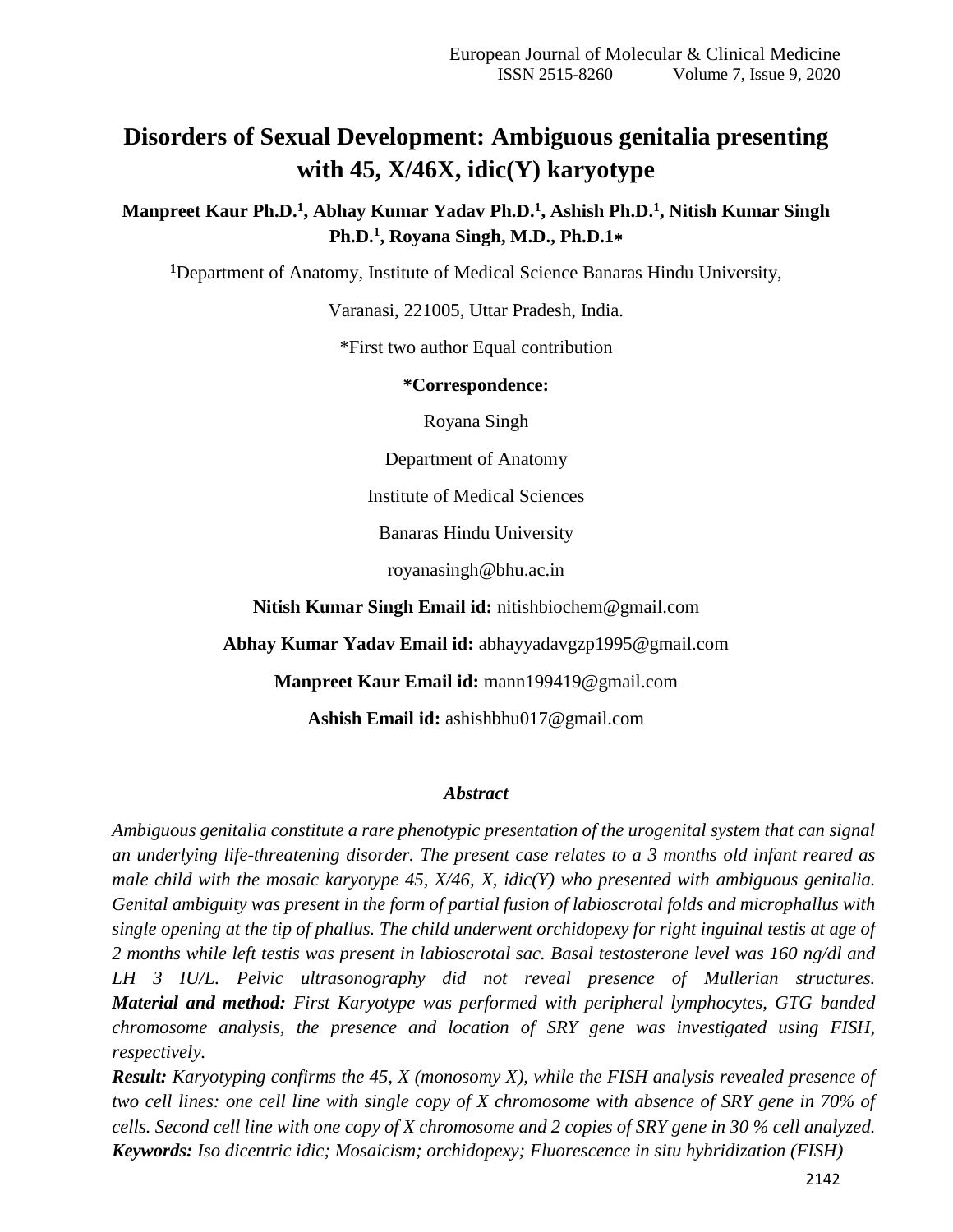### **Introduction**

Normal sex development is a process under genetic control directing the gonads from both parents to either become testis or ovary(Rey 2017a). This differentiation depends upon ability of gonads to produce hormonal factors. Genetic factors in human are responsible for development of sex and gender. Human male and female are basically differentiated by characteristic chromosomal combination that is 46XY constitutes male, and 46 XX constitutes female(Bailez 2017). The change or mutation in genes and hormones associated with sex development leads to ambiguous genitalia. During gonadal and functional differentiation of sex development some genes have been implicated, where suppression of alternate route is achieved by maintenance of somatic sex of gonads(García-Acero et al. 2020).Disorders of sex development are disorders of inherited conditions associated with atypical development at anatomical, chromosomal and gonadal level(Witchel 2018). These are the conditions in which a person is born with reproductive and sexual anatomy that doesn't seem to fit the typical definition of male or female(Disorders of Sex Development - Health Encyclopedia - University of Rochester Medical Center n.d.). These are very rare and have frequency range of 1:4500 that is around 1-3%. DSD are considered as differences of sex development rather than disorders. Earlier, these disorders were known as intersex, hermaphrodite, pseudo hermaphrodite etc. These disorders are generally the deviations from normal sex development(Sanfilippo 2011). These individuals with ambiguous genetilia may be recognised at birth or may present later in life with infertility, virilization and delayed or absent fertility(Miller and Witchel 2014). Congenital adrenal hyperplasia and mixed gonadal dysgenesis are major causes of these disorders. All individuals suspected with these disorders need a thorough diagnostic evaluation. The main aim of diagnosis is to reach specific diagnosis of each child. There must be a structural approach towards DSD, as it will require multidisciplinary team and different molecular techniques(Khanna, Sharma, and Gupta 2019).

### **There are three stages of sexual differentiation:**

- i. Chromosomal sex is determined at conception. It depends on the sex chromosome complement of fertilizing sperm.
- ii. Gonadal differentiation occurs at 6-7 weeks of gestation, and it depends on the SRY gene of Y chromosome. Phenotypic sex is determined at 8-12 weeks of gestation, and it depends upon testosterone and mullerian inhibiting factor.
- iii. Phenotypic sex is determined at 8-12 weeks of gestation, and it depends upon testosterone and mullerian inhibiting factor(Shetty 2018).

### **Embryology**

In humans, sex determination is associated with the sex hormones. Sex chromosome has only one function to perform that is to determine the final morphology of undifferentiated gonad; if Y is present, gonads are testes and if absent then they will be ovaries(Gilbert 2000). About seven weeks of gestation, foetus is sexually undifferentiated with two bipotential gonads and two internally developing wolfian and mullerian ducts(P A and Krishan 2020). These bipotential gonads develop from the urogenital ridge and gets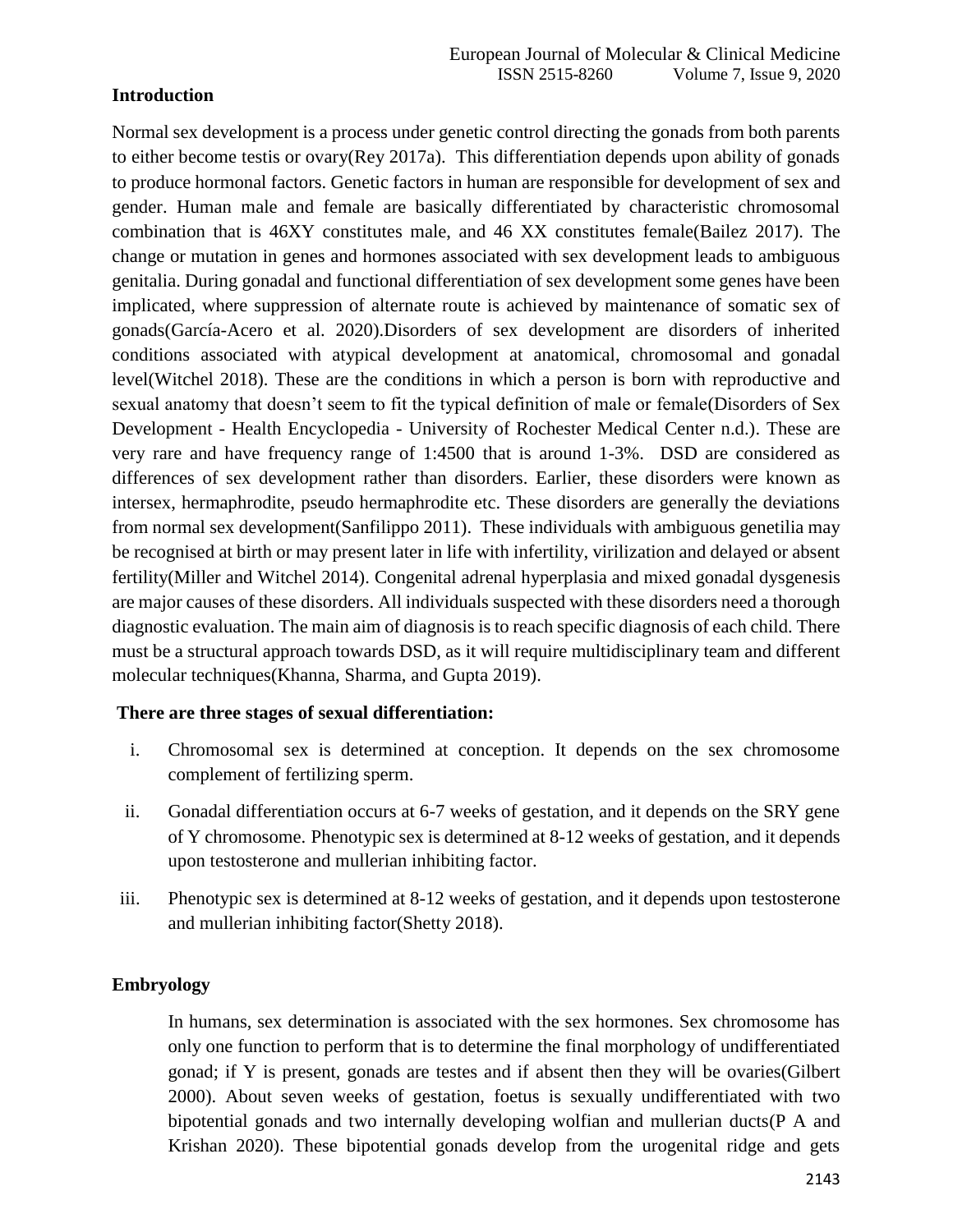ISSN 2515-8260 Volume 7, Issue 9, 2020 differentiated into testis or an ovary. If there is absence of testicular tissue functioning, then the female internal mullerian ducts develops(Wilhelm, Palmer, and Koopman 2007). The SRY gene located on the short arm of Y chromosome encodes a factor called TDF (testis determining factor) which guides the testicular development. The differentiation of germ cells present in the urogenital ridge forms two types of cells namely sertoli cells and leydig cells(Harley, Clarkson, and Argentaro 2003). The former is responsible for secretion of MIS ( mullerian inhibiting substance) that helps in regression of mullerian ducts while the latter produce testosterone which helps in maturation of spermatogonia and regulates male phenotype. Epididymis, vas deferns, ejaculatory duct and seminal vesicles are all formed from the wolfian duct formed, in the presence of Y chromosome(Sajjad 2010).

- At around11-13 weeks of gestation the gonads differentiate into ovaries if the Y chromosome is absent. In the absence of MIS, the mullerian structures persists and forms fallopian tubes, uterus, cervix and vagina(Rey 2017b).
- Urogenital tubercle, swelling and folds all are included in the undifferentiated external genitalia. In the presence of enzyme 5-alpha reductase, the testosterone present is converted into dihyrotestosterone(DHT) and it leads to the development of these three structures into glans penis, scrotum and penile shaft respectively in males.
- While in the absence of DHT, these structures develop into clitoris, labia majora and labia minora in females.
- The patients with ambiguous genitilia have a different embryology as-
- If the condition is of true hermaphroditism then both testicular and ovarian tissues are present in the gonads.
- If the person has pure gonadal dysgenesis condition then both gonads are streak gonads.
- If the person is present with mixed gonadal dysgenesis then the patient will have testis on one side while streak gonad on the other side.

# **Epidemiology**

The clinical classification in patients is difficult because the phenotypes are similar or almost identical and may have several etiologies (Dreger et al. 2005; Hughes 2007). Due to the lack of clarity of the term, there is no certainty of the incidence of the conditions included. It has been estimated that its individual incidence is approximately 1 in 4,500–5,500 newborns (Sax 2002) and when considering all genital congenital anomalies, including cryptorchidism and hypospadias, the incidence can be from 1:200 to 1:300 (Nordenvall et al. 2014). The incidence of DSD in 46,XY individuals has been estimated in 1 in 20,000 births and the global incidence of DSD in 46,XX individuals (mainly congenital adrenal hyperplasia) is 1 in 14,000–15,000 live births (Pang et al. 1988), which varies by region due to differences in the frequency of pathogenic variants. Congenital adrenal hyperplasia and mixed gonadal dysgenesis constitute half of all patients with DSD which clinically present with genital ambiguity (Thyen et al. 2006).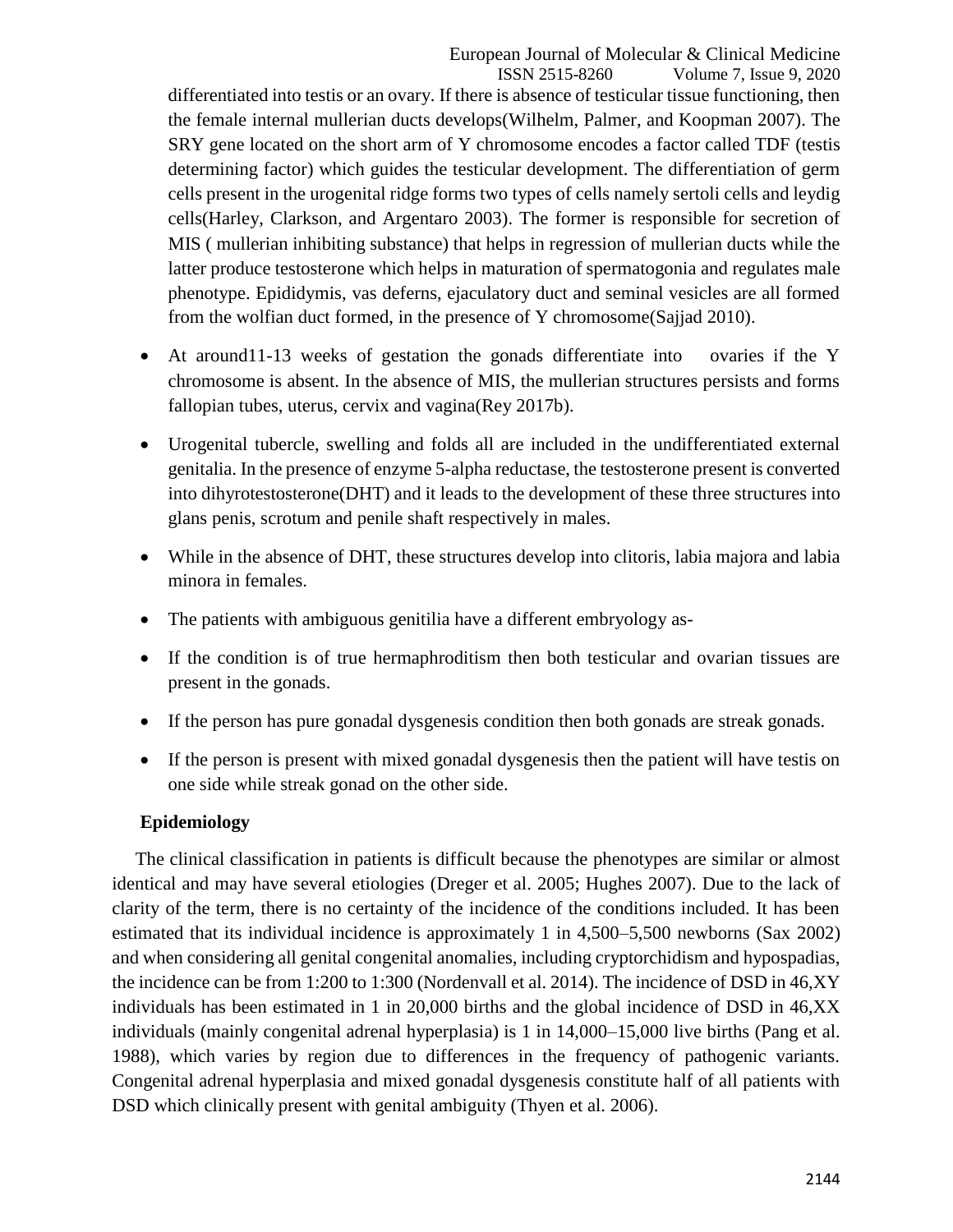ISSN 2515-8260 Volume 7, Issue 9, 2020 These conditions can be identified at different times of life, in fetuses or newborns with ambiguous external genitalia, gonadal dysgenesis and internal genitalia that are discordant for the constitution of sexual chromosomes, also can be subsequently diagnosed in individuals with late puberty, unexpected virilization or gynecomastia, infertility or gonadal tumors. Occasionally, DSD may be part of a genetic syndrome, demonstrating the complexity of sexual development and the effect of multiple genes.In recent years, research in DSD has focused on the identification of genetic variants that lead to the atypical development of sex through different techniques. However, sequencing, deletion and duplication analysis have identified causality in near of 50% of cases (Ahmed et al. 2015). It is likely that this diagnostic gap exists due to inadequate knowledge of the pathogenesis and underlying mechanisms of DSD, variation in evaluation and phenotypic description, and limited awareness of the value of molecular genetic diagnosis to guide management and treatment of the individual(Eggers et al. 2016).The challenges facing the genetics of DSD include the development of a diagnostic algorithm that integrates various technologies (including transcriptomics, epigenomics, proteomics and metabolomics), so that the etiology of the entity can be established. This review will discuss basic concepts of DSD and the advances in the diagnostic approach of this entity. Due to chromosomal abnormalities, DSD include Turner Syndrome (45X), Kleinfelter Syndrome (47XXY), mixed gonadal dysgenesis or 45X/46XY mosaiscim , type of DSD called sex chromosome DSD. There is asymmetric development of gonads in which there is dysgenetic testes on one side and a streak gonad is present on other side. 45X/46XY mosaicism is also associated with short stature, cardiovascular and renal anamolies. On the basis of position and size of missing Y chromosome segment, detection of an abnormal y chromosome can be done.These are about in the range of frequency 1-3% that is about 1:4500. To determine exact frequency of specific DSDs, data is not available. In different types or forms of DSD like 46XY incidence rate is 1 in 2000 births. For testicular or mixed gonadal dysgenesis-1:10000, for worldwide incidence of 46XX DSD, 1in 14000-15000 live births. But due to ethnic difference in gene mutation frequency, it also varies with regions.

If we consider, cryptorchididm and hypospadias, which are congenital genital anamolies, the rate will go up as in 1in 200 to 300. Kleinfelter syndrome (1:500 to 1:1000 live births) and turner syndrome (1 in 2500 live births) are also included.

**Case history:** The present case relates to a 3 months old infant reared as male child with the mosaic karyotype 45, X/46, X, idic(Y) who presented with ambiguous genitalia(Tuck-Muller et al. 1995). Genital ambiguity was present in the form of partial fusion of labioscrotal folds and microphallus with single opening at the tip of phallus(Hsieh et al. 2002). The child underwent orchidopexy for right inguinal testis at age of 2 months while left testis was present in labioscrotal sac. Basal testosterone level was 160 ng/dl and LH 3 IU/L(McCauley 1990). Pelvic ultrasonography did not reveal presence of Mullerian structures(Aktas et al. 2006).

# **Methodology**

**Karyotyping-**72-hour stimulated cultures were put up with appropriate mitotic agents. Banding method(s) gtg-banding with trypsin & giemsa with 450-550 bands pattern(Gartler 2006; Trask 2002).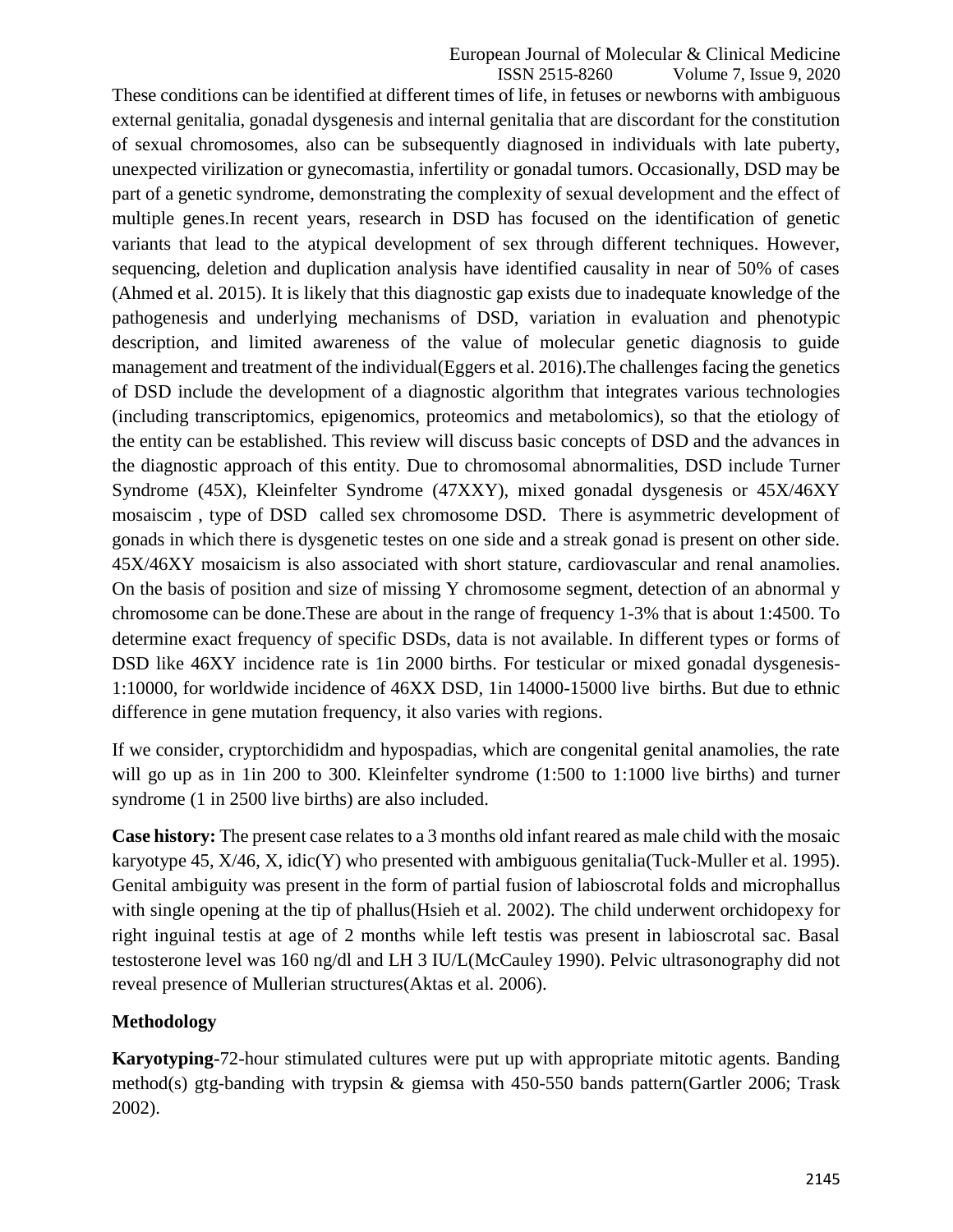European Journal of Molecular & Clinical Medicine ISSN 2515-8260 Volume 7, Issue 9, 2020 **Fluorescence in situ hybridization (FISH):** the SRY region probe is optimized to detect deletions as well as rearrangements of the SRY gene region at yp11(Garimberti and Tosi 2010).

# **Chromosomal karyotype and FISH analysis**

Lymphocytes were obtained at 5 days after birth; 2 ml of peripheral blood was collected, and then 0.5 ml of peripheral blood lymphocytes were cultured in lymphocyte Gibco Roswell Park Memorial Institute (RPMI) 1640 culture medium (Waltham, Massachusetts, United States) at 37°C for 72 h, followed by 50 µg/ml colchicine treatment (Waltham, Massachusetts, United States) 1 h before culture termination to arrest mitoses. The lymphocytes were hypotonically treated in 0.075 M KCl and fixed in methanol:acetic acid (3:1); then G-banding was performed. Immunoassay was performed to detect the infant's serum reproductive hormone levels. Chromosomal analysis of peripheral lymphocytes revealed the presence of cells.

# **Result**

Karyotyping confirms the 45, X (monosomy X) with 30 cell and rest 20 metaphase observed with 46,X,idic(Y) performed on lymphocytes with screening of 50 metaphases revealed  $45, X/46, X, idic(Y)$  mosaicism, while the FISH analysis revealed presence of two cell lines : one cell line with single copy of X chromosome with absence of SRY gene in 70% of cells. Second cell line with one copy of X chromosome and 2 copies of SRY gene in 30 % cell analyzed. These findings demonstrate that autosomal retention of SRY can be sub-microscopic and emphasize the importance of karyotyping and FISH in the genetic workup of the monosomic X male.



**Figure 1:** Karyotype counted result image on the left shows mos 45, X and absence of sex chromosome, and image on the right describe 46, X, idic (Y) (p11.3).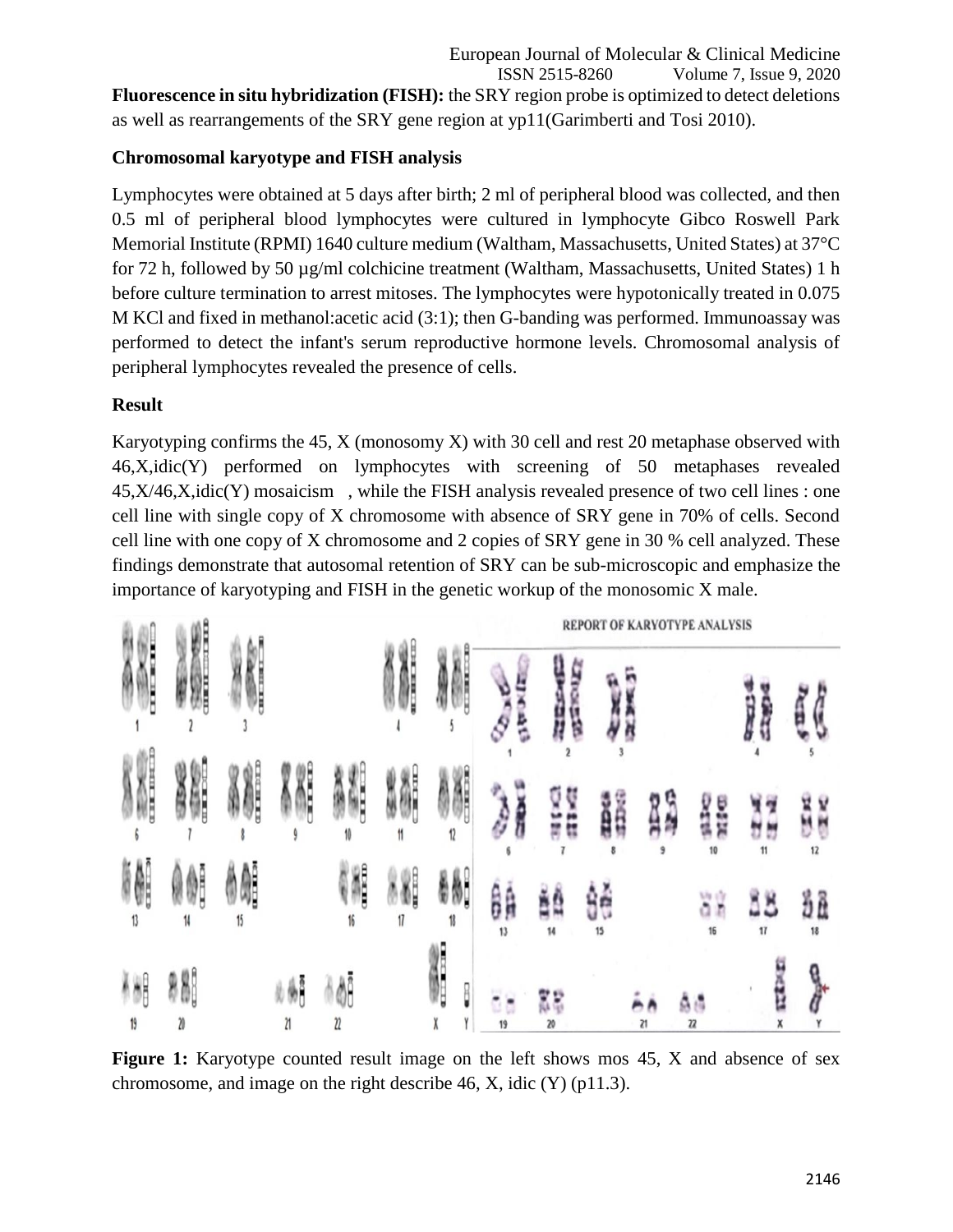#### European Journal of Molecular & Clinical Medicine ISSN 2515-8260 Volume 7, Issue 9, 2020



**Figure 2:** Total counted metaphase arrested cell



**Figure 3:** Fish analysis shows signal pattern in left interphase cell showing 2 ornage, 1 green signal is indicative of presence of one copy of X chromosome and two copies of SRY gene and signal pattern showing in right interphase cell showing one green signal is indicative of one copy of X chromosome with absence of SRY gene .

### **Discussion**

Anomalies of both number and structure of the sex chromosome lead to alterations in gonadal development(Hashimoto et al. 1997; Henegariu et al. 1997). Manifestations of these alterations range from differentiation of ovo-testis and ambiguous genitalia at birth to gonadal dysgenesis. In this case 45, X/46, Xidic (Y) mosaicism demands careful and through study because its variable clinical feature and its potential complication.

### **Conflict of interest**

Authors have declared that and research was conducted in and the absence of any commercial or financial relationships without any conflict of interest.

### **Acknowledgment**

This research was sponsored by Multi-Disciplinary Research Units (MRUs), a grant by ICMR-Department of Health Research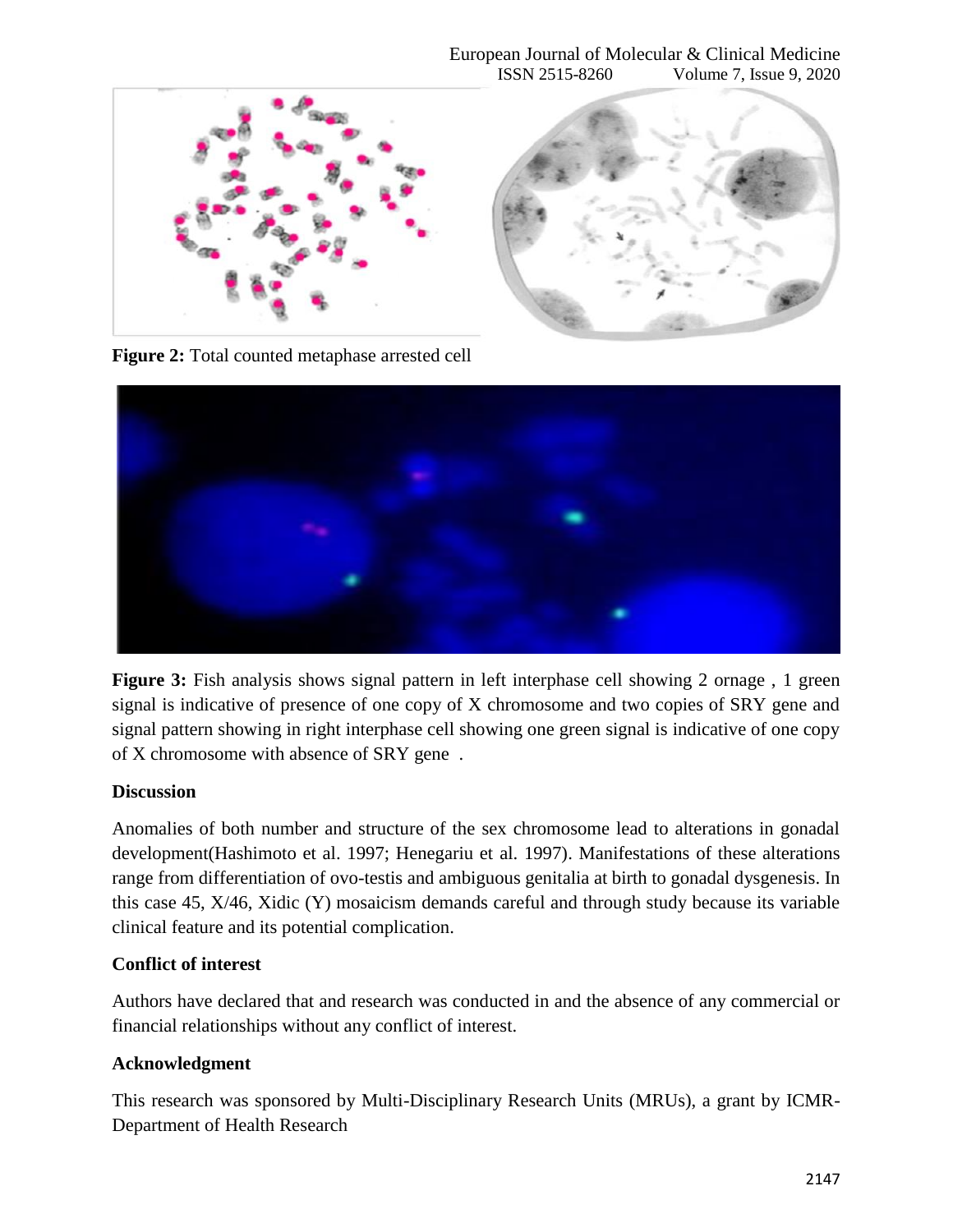#### **Reference:**

- Ahmed, Faisal et al. 2015. "Disorders of Sex Development: Advances in Genetic Diagnosis and Challenges in Management." *Advances in Genomics and Genetics* 5: 165.
- Aktas, Dilek et al. 2006. "Isodicentric Y (P11.32) Chromosome in an Infant with Mixed Gonadal Dysgenesis." *European Journal of Medical Genetics* 49(2): 141–49.
- Bailez, Maria Marcela. 2017. "Disorders of Sexual Development." In *Newborn Surgery, Fourth Edition*, , 1132–53.
- "Disorders of Sex Development Health Encyclopedia University of Rochester Medical Center." https://www.urmc.rochester.edu/encyclopedia/content.aspx?ContentTypeID=90&ContentID =P03079 (January 2, 2021).
- Dreger, Alice D. et al. 2005. "Changing the Nomenclature/Taxonomy for Intersex: A Scientific and Clinical Rationale." *Journal of Pediatric Endocrinology and Metabolism* 18(8): 729– 33.
- Eggers, Stefanie et al. 2016. "Disorders of Sex Development: Insights from Targeted Gene Sequencing of a Large International Patient Cohort." *Genome Biology* 17(1).
- García-Acero, Mary, Olga Moreno, Fernando Suárez, and Adriana Rojas. 2020. "Disorders of Sexual Development: Current Status and Progress in the Diagnostic Approach." *Current Urology* 13(4): 169–78.
- Garimberti, Elisa, and Sabrina Tosi. 2010. "Fluorescence in Situ Hybridization (FISH), Basic Principles and Methodology." *Methods in molecular biology (Clifton, N.J.)* 659: 3–20.
- Gartler, Stanley M. 2006. "The Chromosome Number in Humans: A Brief History." *Nature Reviews Genetics* 7(8): 655–60.
- Gilbert, Scott F. 2000. "Chromosomal Sex Determination in Mammals." *Developmental Biology*  $2: 1-12.$
- Harley, Vincent R., Michael J. Clarkson, and Anthony Argentaro. 2003. "The Molecular Action and Regulation of the Testis-Determining Factors, SRY (Sex-Determining Region on the Y Chromosome) and Sox9 [Sry-Related High-Mobility Group (HMG) Box 9]." *Endocrine Reviews* 24(4): 466–87.
- Hashimoto, Hiroyuki et al. 1997. "Presence of Turner Stigmata in a Case of Dysgenetic Male Pseudohermaphroditism with 45,X/46,X+mar Karyotype." *Archives of Disease in Childhood* 76(3): 268–71.
- Henegariu, Octavian et al. 1997. "A Case with Mosaic Di-, Tetra-, and Octacentric Ring Y Chromosomes." *American Journal of Medical Genetics* 71(4): 426–29.
- Hsieh, Yao Yuan et al. 2002. "Turner Syndrome with Pseudodicentric Y Chromosome Mosaicism." *Journal of Assisted Reproduction and Genetics* 19(6): 302–3.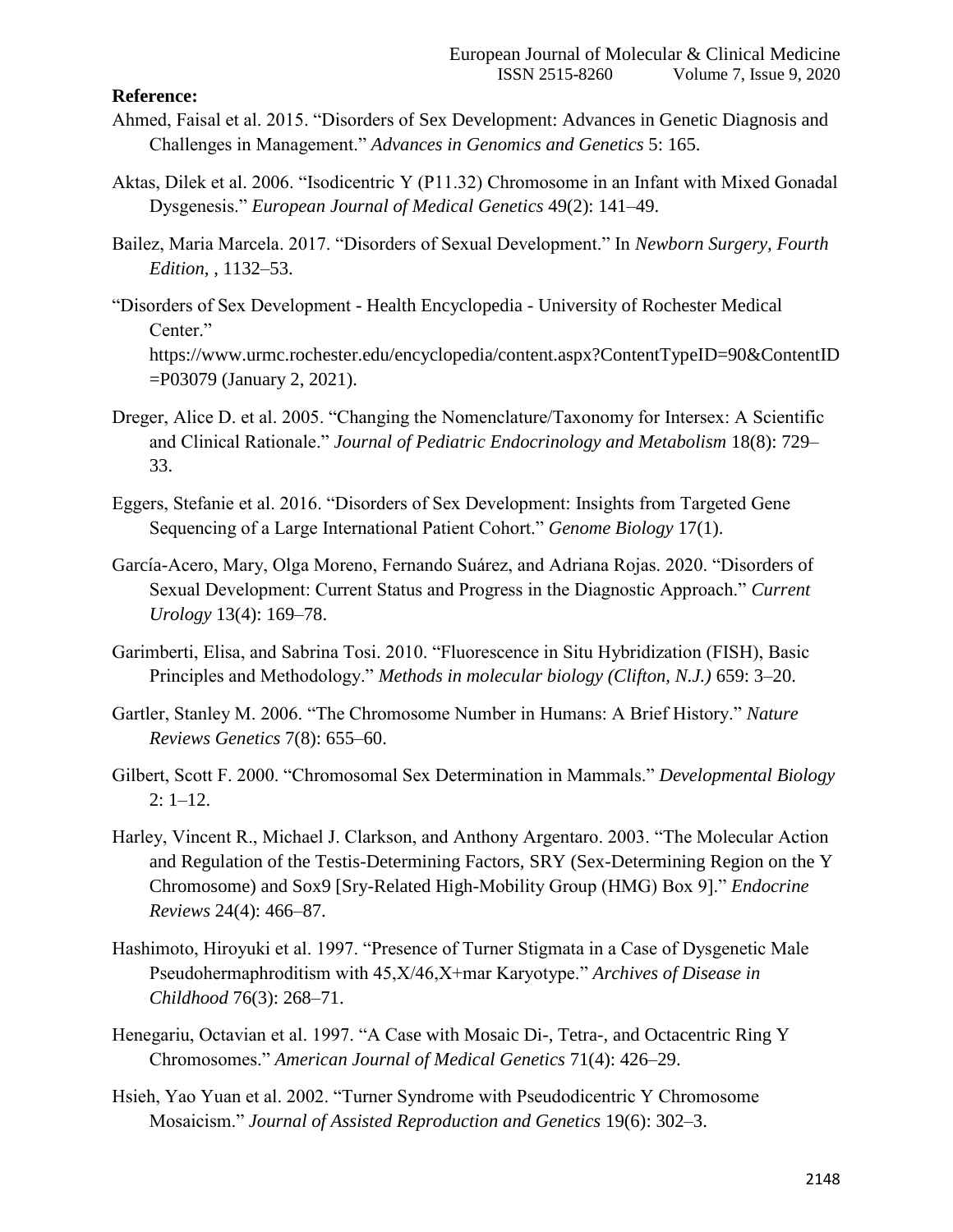- Khanna, Kashish, Shilpa Sharma, and DevendraK Gupta. 2019. "A Clinical Approach to Diagnosis of Ambiguous Genitalia." *Journal of Indian Association of Pediatric Surgeons* 24(3): 162.
- McCauley, E. 1990. "Disorders of Sexual Differentiation and Development: Psychological Aspects." *Pediatric Clinics of North America* 37(6): 1405–20.
- Miller, Walter L., and Selma F. Witchel. 2014. "Ambiguous Genitalia in the Newborn." In *Endocrine Emergencies: Recognition and Treatment*, , 227–39.
- Nordenvall, Anna Skarin et al. 2014. "Population Based Nationwide Study of Hypospadias in Sweden, 1973 to 2009: Incidence and Risk Factors." *Journal of Urology* 191(3): 783–89.
- P A, Aatsha, and Kewal Krishan. 2020. StatPearls *Embryology, Sexual Development*.
- Pang, S. et al. 1988. "Worldwide Experience in Newborn Screening for Classical Congenital Adrenal Hyperplasia Due to 21-Hydroxylase Deficiency." *Pediatrics* 81(6): 866–74.
- Rey, Rodolfo. 2017a. "Sexual Differentiation Endotext NCBI Bookshelf." *Endotext*: 1–83. http://www.ncbi.nlm.nih.gov/pubmed/25905232 (January 2, 2021).
- ———. 2017b. "Sexual Differentiation Endotext NCBI Bookshelf." *Endotext*: 1–83.
- Sajjad, Yasmin. 2010. "Development of the Genital Ducts and External Genitalia in the Early Human Embryo." *Journal of Obstetrics and Gynaecology Research* 36(5): 929–37.
- Sanfilippo, Joseph S. 2011. "Ambiguous Genitalia Disorders of Sexual Differentiation." *Journal of pediatric and adolescent gynecology* 24(5): 234.
- Sax, Leonard. 2002. "How Common Is Intersex? A Response to Anne Fausto-Sterling." *Journal of Sex Research* 39(3): 174–78.
- Shetty, Nirmalchandra K. 2018. "Inheritance of Chromosomes, Sex Determination, and the Human Genome." *Gender and the Genome* 2(1): 16–26. http://journals.sagepub.com/doi/10.1177/2470289718787131 (January 2, 2021).
- Thyen, Ute, Kathrin Lanz, Paul Martin Holterhus, and Olaf Hiort. 2006. "Epidemiology and Initial Management of Ambiguous Genitalia at Birth in Germany." *Hormone Research* 66(4): 195–203.
- Trask, Barbara J. 2002. "Human Cytogenetics: 46 Chromosomes, 46 Years and Counting." *Nature Reviews Genetics* 3(10): 769–78.
- Tuck-Muller, Cathy M. et al. 1995. "Isodicentric Y Chromosome: Cytogenetic, Molecular and Clinical Studies and Review of the Literature." *Human Genetics* 96(1): 119–29.
- Wilhelm, Dagmar, Stephen Palmer, and Peter Koopman. 2007. "Sex Determination and Gonadal Development in Mammals." *Physiological Reviews* 87(1): 1–28.